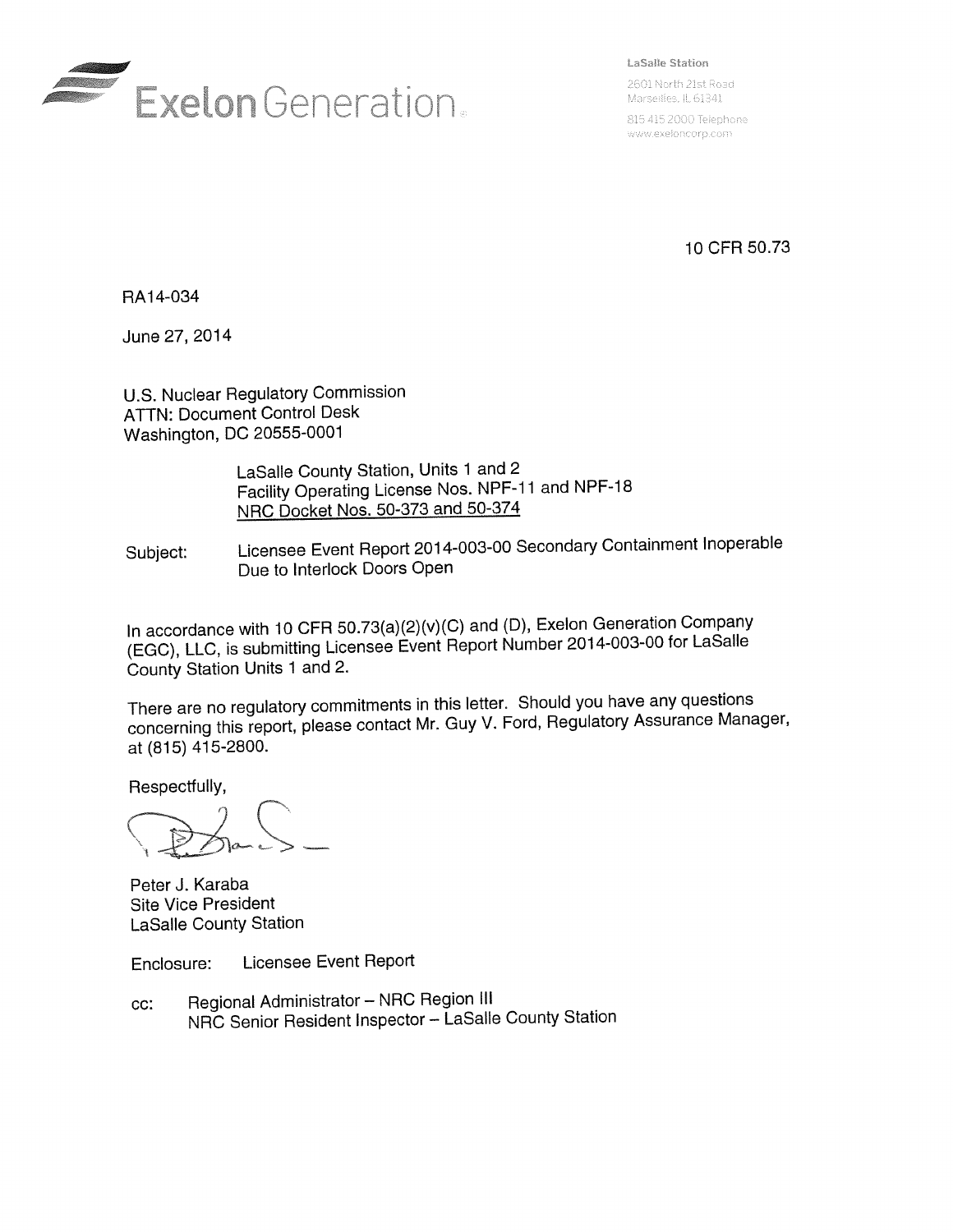| <b>U.S. NUCLEAR REGULATORY COMMISSION</b><br>NRC FORM 366 |                                                                                                               |                                      |                  |                                                                                                                                                         | EXPIRES: 01/31/2017<br>APPROVED BY OMB: NO. 3150-0104 |              |                                          |  |                                                                                                                                                                                                                                                                                                                                                                                                                                                                                                                                                                                                                                                                                                                                                                                                                                   |  |                                                                                                                                                                                                                                                                                                                                                                                                                                                                                                                                                                                                                                                                                                                                                                                                                                                                                                                                                                                                                                                                                                                                                                                                                                                                                                            |                   |                                  |                                      |               |  |                                 |
|-----------------------------------------------------------|---------------------------------------------------------------------------------------------------------------|--------------------------------------|------------------|---------------------------------------------------------------------------------------------------------------------------------------------------------|-------------------------------------------------------|--------------|------------------------------------------|--|-----------------------------------------------------------------------------------------------------------------------------------------------------------------------------------------------------------------------------------------------------------------------------------------------------------------------------------------------------------------------------------------------------------------------------------------------------------------------------------------------------------------------------------------------------------------------------------------------------------------------------------------------------------------------------------------------------------------------------------------------------------------------------------------------------------------------------------|--|------------------------------------------------------------------------------------------------------------------------------------------------------------------------------------------------------------------------------------------------------------------------------------------------------------------------------------------------------------------------------------------------------------------------------------------------------------------------------------------------------------------------------------------------------------------------------------------------------------------------------------------------------------------------------------------------------------------------------------------------------------------------------------------------------------------------------------------------------------------------------------------------------------------------------------------------------------------------------------------------------------------------------------------------------------------------------------------------------------------------------------------------------------------------------------------------------------------------------------------------------------------------------------------------------------|-------------------|----------------------------------|--------------------------------------|---------------|--|---------------------------------|
| $(02 - 2014)$                                             | <b>LICENSEE EVENT REPORT (LER)</b><br>(See Page 2 for required number of<br>digits/characters for each block) |                                      |                  |                                                                                                                                                         |                                                       |              |                                          |  | Estimated burden per response to comply with this mandatory collection request: 80 hours.<br>Reported lessons learned are incorporated into the licensing process and fed back to industry.<br>Send comments regarding burden estimate to the FOIA, Privacy and Information Collections<br>Branch (T-5 F53), U.S. Nuclear Regulatory Commission, Washington, DC 20555-0001, or by<br>internet e-mail to Infocollects. Resource@nrc.gov, and to the Desk Officer, Office of Information and<br>Regulatory Affairs, NEOB-10202, (3150-0104), Office of Management and Budget, Washington, DC<br>20503. If a means used to impose an information collection does not display a currently valid OMB<br>control number, the NRC may not conduct or sponsor, and a person is not required to respond to,<br>the information collection. |  |                                                                                                                                                                                                                                                                                                                                                                                                                                                                                                                                                                                                                                                                                                                                                                                                                                                                                                                                                                                                                                                                                                                                                                                                                                                                                                            |                   |                                  |                                      |               |  |                                 |
| <b>1. FACILITY NAME</b>                                   |                                                                                                               |                                      |                  |                                                                                                                                                         |                                                       |              |                                          |  |                                                                                                                                                                                                                                                                                                                                                                                                                                                                                                                                                                                                                                                                                                                                                                                                                                   |  | 2. DOCKET NUMBER                                                                                                                                                                                                                                                                                                                                                                                                                                                                                                                                                                                                                                                                                                                                                                                                                                                                                                                                                                                                                                                                                                                                                                                                                                                                                           |                   | 3. PAGE                          |                                      |               |  |                                 |
|                                                           |                                                                                                               | <b>LaSalle County Station Unit 1</b> |                  |                                                                                                                                                         |                                                       |              |                                          |  | 05000373                                                                                                                                                                                                                                                                                                                                                                                                                                                                                                                                                                                                                                                                                                                                                                                                                          |  |                                                                                                                                                                                                                                                                                                                                                                                                                                                                                                                                                                                                                                                                                                                                                                                                                                                                                                                                                                                                                                                                                                                                                                                                                                                                                                            |                   | OF <sub>5</sub><br>1.            |                                      |               |  |                                 |
| 4. TITLE                                                  |                                                                                                               |                                      |                  |                                                                                                                                                         |                                                       |              |                                          |  |                                                                                                                                                                                                                                                                                                                                                                                                                                                                                                                                                                                                                                                                                                                                                                                                                                   |  |                                                                                                                                                                                                                                                                                                                                                                                                                                                                                                                                                                                                                                                                                                                                                                                                                                                                                                                                                                                                                                                                                                                                                                                                                                                                                                            |                   |                                  |                                      |               |  |                                 |
|                                                           |                                                                                                               |                                      |                  | Secondary Containment Inoperable Due to Interlock Doors Open                                                                                            |                                                       |              |                                          |  |                                                                                                                                                                                                                                                                                                                                                                                                                                                                                                                                                                                                                                                                                                                                                                                                                                   |  |                                                                                                                                                                                                                                                                                                                                                                                                                                                                                                                                                                                                                                                                                                                                                                                                                                                                                                                                                                                                                                                                                                                                                                                                                                                                                                            |                   |                                  |                                      |               |  |                                 |
|                                                           | <b>5. EVENT DATE</b>                                                                                          |                                      |                  | <b>6. LER NUMBER</b>                                                                                                                                    |                                                       |              | 7. REPORT DATE                           |  |                                                                                                                                                                                                                                                                                                                                                                                                                                                                                                                                                                                                                                                                                                                                                                                                                                   |  |                                                                                                                                                                                                                                                                                                                                                                                                                                                                                                                                                                                                                                                                                                                                                                                                                                                                                                                                                                                                                                                                                                                                                                                                                                                                                                            |                   |                                  | 8. OTHER FACILITIES INVOLVED         |               |  |                                 |
| <b>MONTH</b>                                              | DAY                                                                                                           | <b>YEAR</b>                          | <b>YEAR</b>      | <b>SEQUENTIAL</b><br><b>NUMBER</b>                                                                                                                      | REV<br>NO.                                            | <b>MONTH</b> | DAY                                      |  | <b>FACILITY NAME</b><br>YEAR<br>LaSalle County Station Unit 2                                                                                                                                                                                                                                                                                                                                                                                                                                                                                                                                                                                                                                                                                                                                                                     |  |                                                                                                                                                                                                                                                                                                                                                                                                                                                                                                                                                                                                                                                                                                                                                                                                                                                                                                                                                                                                                                                                                                                                                                                                                                                                                                            |                   | <b>DOCKET NUMBER</b><br>05000374 |                                      |               |  |                                 |
| 04                                                        | 30                                                                                                            | 2014                                 | $2014 -$         | 003                                                                                                                                                     | 00                                                    | 06           | 27                                       |  | 2014                                                                                                                                                                                                                                                                                                                                                                                                                                                                                                                                                                                                                                                                                                                                                                                                                              |  | <b>FACILITY NAME</b>                                                                                                                                                                                                                                                                                                                                                                                                                                                                                                                                                                                                                                                                                                                                                                                                                                                                                                                                                                                                                                                                                                                                                                                                                                                                                       | N/A               |                                  | <b>DOCKET NUMBER</b><br>N/A          |               |  |                                 |
|                                                           | 9. OPERATING MODE                                                                                             |                                      |                  |                                                                                                                                                         |                                                       |              |                                          |  |                                                                                                                                                                                                                                                                                                                                                                                                                                                                                                                                                                                                                                                                                                                                                                                                                                   |  | 11. THIS REPORT IS SUBMITTED PURSUANT TO THE REQUIREMENTS OF 10 CFR §: (Check all that apply)                                                                                                                                                                                                                                                                                                                                                                                                                                                                                                                                                                                                                                                                                                                                                                                                                                                                                                                                                                                                                                                                                                                                                                                                              |                   |                                  |                                      |               |  |                                 |
|                                                           |                                                                                                               |                                      |                  | 20.2201(b)                                                                                                                                              |                                                       |              | 20.2203(a)(3)(i)                         |  |                                                                                                                                                                                                                                                                                                                                                                                                                                                                                                                                                                                                                                                                                                                                                                                                                                   |  | 50.73(a)(2)(i)(C)                                                                                                                                                                                                                                                                                                                                                                                                                                                                                                                                                                                                                                                                                                                                                                                                                                                                                                                                                                                                                                                                                                                                                                                                                                                                                          |                   |                                  | 50.73(a)(2)(vii)                     |               |  |                                 |
| 1                                                         |                                                                                                               |                                      | 20.2201(d)       |                                                                                                                                                         |                                                       |              | 20.2203(a)(3)(ii)                        |  |                                                                                                                                                                                                                                                                                                                                                                                                                                                                                                                                                                                                                                                                                                                                                                                                                                   |  | 50.73(a)(2)(ii)(A)                                                                                                                                                                                                                                                                                                                                                                                                                                                                                                                                                                                                                                                                                                                                                                                                                                                                                                                                                                                                                                                                                                                                                                                                                                                                                         |                   |                                  | 50.73(a)(2)(viii)(A)                 |               |  |                                 |
|                                                           |                                                                                                               |                                      | 20.2203(a)(1)    |                                                                                                                                                         |                                                       |              | 20.2203(a)(4)                            |  |                                                                                                                                                                                                                                                                                                                                                                                                                                                                                                                                                                                                                                                                                                                                                                                                                                   |  | 50.73(a)(2)(ii)(B)                                                                                                                                                                                                                                                                                                                                                                                                                                                                                                                                                                                                                                                                                                                                                                                                                                                                                                                                                                                                                                                                                                                                                                                                                                                                                         |                   |                                  | 50.73(a)(2)(viii)(B)                 |               |  |                                 |
|                                                           | 50.36(c)(1)(i)(A)<br>20.2203(a)(2)(i)                                                                         |                                      |                  |                                                                                                                                                         |                                                       |              |                                          |  | 50.73(a)(2)(iii)                                                                                                                                                                                                                                                                                                                                                                                                                                                                                                                                                                                                                                                                                                                                                                                                                  |  |                                                                                                                                                                                                                                                                                                                                                                                                                                                                                                                                                                                                                                                                                                                                                                                                                                                                                                                                                                                                                                                                                                                                                                                                                                                                                                            |                   | 50.73(a)(2)(ix)(A)               |                                      |               |  |                                 |
|                                                           | <b>10. POWER LEVEL</b>                                                                                        |                                      |                  | 20.2203(a)(2)(ii)                                                                                                                                       |                                                       |              | 50.36(c)(1)(ii)(A)                       |  |                                                                                                                                                                                                                                                                                                                                                                                                                                                                                                                                                                                                                                                                                                                                                                                                                                   |  | 50.73(a)(2)(iv)(A)                                                                                                                                                                                                                                                                                                                                                                                                                                                                                                                                                                                                                                                                                                                                                                                                                                                                                                                                                                                                                                                                                                                                                                                                                                                                                         |                   |                                  | 50.73(a)(2)(x)                       |               |  |                                 |
|                                                           |                                                                                                               |                                      |                  | 20.2203(a)(2)(iii)                                                                                                                                      |                                                       |              | 50.36(c)(2)                              |  |                                                                                                                                                                                                                                                                                                                                                                                                                                                                                                                                                                                                                                                                                                                                                                                                                                   |  | 50.73(a)(2)(v)(A)                                                                                                                                                                                                                                                                                                                                                                                                                                                                                                                                                                                                                                                                                                                                                                                                                                                                                                                                                                                                                                                                                                                                                                                                                                                                                          |                   |                                  | 73.71(a)(4)                          |               |  |                                 |
|                                                           |                                                                                                               |                                      |                  | 20.2203(a)(2)(iv)                                                                                                                                       |                                                       |              | 50.46(a)(3)(ii)                          |  |                                                                                                                                                                                                                                                                                                                                                                                                                                                                                                                                                                                                                                                                                                                                                                                                                                   |  | 50.73(a)(2)(v)(B)                                                                                                                                                                                                                                                                                                                                                                                                                                                                                                                                                                                                                                                                                                                                                                                                                                                                                                                                                                                                                                                                                                                                                                                                                                                                                          |                   |                                  | 73.71(a)(5)                          |               |  |                                 |
|                                                           | 100                                                                                                           |                                      | 20.2203(a)(2)(v) |                                                                                                                                                         |                                                       |              | 50.73(a)(2)(i)(A)                        |  |                                                                                                                                                                                                                                                                                                                                                                                                                                                                                                                                                                                                                                                                                                                                                                                                                                   |  | $\boxtimes$<br>50.73(a)(2)(v)(C)                                                                                                                                                                                                                                                                                                                                                                                                                                                                                                                                                                                                                                                                                                                                                                                                                                                                                                                                                                                                                                                                                                                                                                                                                                                                           |                   |                                  | <b>OTHER</b>                         |               |  |                                 |
|                                                           |                                                                                                               |                                      |                  | 20.2203(a)(2)(vi)                                                                                                                                       |                                                       |              | 50.73(a)(2)(i)(B)                        |  |                                                                                                                                                                                                                                                                                                                                                                                                                                                                                                                                                                                                                                                                                                                                                                                                                                   |  | ⊠<br>50.73(a)(2)(v)(D)                                                                                                                                                                                                                                                                                                                                                                                                                                                                                                                                                                                                                                                                                                                                                                                                                                                                                                                                                                                                                                                                                                                                                                                                                                                                                     |                   |                                  |                                      | NRC Form 366A |  | Specify in Abstract below or in |
|                                                           |                                                                                                               |                                      |                  |                                                                                                                                                         |                                                       |              | <b>12. LICENSEE CONTACT FOR THIS LER</b> |  |                                                                                                                                                                                                                                                                                                                                                                                                                                                                                                                                                                                                                                                                                                                                                                                                                                   |  |                                                                                                                                                                                                                                                                                                                                                                                                                                                                                                                                                                                                                                                                                                                                                                                                                                                                                                                                                                                                                                                                                                                                                                                                                                                                                                            |                   |                                  | TELEPHONE NUMBER (Include Area Code) |               |  |                                 |
|                                                           | <b>ICENSEE CONTACT</b>                                                                                        |                                      |                  | Joe Kutches, Maintenance Director                                                                                                                       |                                                       |              |                                          |  |                                                                                                                                                                                                                                                                                                                                                                                                                                                                                                                                                                                                                                                                                                                                                                                                                                   |  |                                                                                                                                                                                                                                                                                                                                                                                                                                                                                                                                                                                                                                                                                                                                                                                                                                                                                                                                                                                                                                                                                                                                                                                                                                                                                                            |                   |                                  | (815) 415-2500                       |               |  |                                 |
|                                                           |                                                                                                               |                                      |                  |                                                                                                                                                         |                                                       |              |                                          |  |                                                                                                                                                                                                                                                                                                                                                                                                                                                                                                                                                                                                                                                                                                                                                                                                                                   |  | 13. COMPLETE ONE LINE FOR EACH COMPONENT FAILURE DESCRIBED IN THIS REPORT                                                                                                                                                                                                                                                                                                                                                                                                                                                                                                                                                                                                                                                                                                                                                                                                                                                                                                                                                                                                                                                                                                                                                                                                                                  |                   |                                  |                                      |               |  |                                 |
| CAUSE                                                     |                                                                                                               | <b>SYSTEM</b>                        |                  | COMPONENT                                                                                                                                               | MANU-<br><b>FACTURER</b>                              |              | REPORTABLE<br>TO EPIX                    |  | CAUSE                                                                                                                                                                                                                                                                                                                                                                                                                                                                                                                                                                                                                                                                                                                                                                                                                             |  | <b>SYSTEM</b>                                                                                                                                                                                                                                                                                                                                                                                                                                                                                                                                                                                                                                                                                                                                                                                                                                                                                                                                                                                                                                                                                                                                                                                                                                                                                              | COMPONENT         |                                  | MANU-<br><b>FACTURER</b>             |               |  | REPORTABLE<br>TO EPIX           |
| X.                                                        |                                                                                                               | ΝG                                   |                  | IEL                                                                                                                                                     | <b>SDC</b>                                            |              | Υ                                        |  |                                                                                                                                                                                                                                                                                                                                                                                                                                                                                                                                                                                                                                                                                                                                                                                                                                   |  |                                                                                                                                                                                                                                                                                                                                                                                                                                                                                                                                                                                                                                                                                                                                                                                                                                                                                                                                                                                                                                                                                                                                                                                                                                                                                                            |                   |                                  |                                      |               |  |                                 |
|                                                           |                                                                                                               |                                      |                  | <b>14. SUPPLEMENTAL REPORT EXPECTED</b>                                                                                                                 |                                                       |              |                                          |  |                                                                                                                                                                                                                                                                                                                                                                                                                                                                                                                                                                                                                                                                                                                                                                                                                                   |  | <b>15. EXPECTED</b>                                                                                                                                                                                                                                                                                                                                                                                                                                                                                                                                                                                                                                                                                                                                                                                                                                                                                                                                                                                                                                                                                                                                                                                                                                                                                        | <b>SUBMISSION</b> |                                  | <b>MONTH</b>                         | DAY           |  | <b>YEAR</b>                     |
|                                                           |                                                                                                               |                                      |                  | YES (If yes, complete 15. EXPECTED SUBMISSION DATE)                                                                                                     |                                                       |              | $\boxtimes$ NO                           |  |                                                                                                                                                                                                                                                                                                                                                                                                                                                                                                                                                                                                                                                                                                                                                                                                                                   |  |                                                                                                                                                                                                                                                                                                                                                                                                                                                                                                                                                                                                                                                                                                                                                                                                                                                                                                                                                                                                                                                                                                                                                                                                                                                                                                            | <b>DATE</b>       |                                  |                                      |               |  |                                 |
|                                                           |                                                                                                               |                                      |                  | ABSTRACT (Limit to 1400 spaces, i.e., approximately 15 single-spaced typewritten lines)<br>hours were entered and exited at 1037 CDT on April 30, 2014. |                                                       |              |                                          |  |                                                                                                                                                                                                                                                                                                                                                                                                                                                                                                                                                                                                                                                                                                                                                                                                                                   |  | On April 30, 2014, Unit 1 was in Mode 1 at 100% power and Unit 2 was in Mode 5 with fuel moves in progress for<br>maintenance outage L2M17. At 1037 hours CDT, it was reported that both air lock doors on the Unit 2 Auxiliary<br>Building 710' elevation between the Chemistry Hot Lab and the Reactor Building were open at the same time for<br>approximately 5 seconds. While both interlock doors were open, Technical Specification (TS) Surveillance<br>Requirement (SR) 3.6.4.1.2 ("Verify one secondary containment access door in each access opening is closed") was<br>not met for both Units 1 and 2. Secondary containment was declared inoperable for the time that both interlock doors<br>were open. TS 3.6.4.1 Required Actions (RA) C.1, C.2 and C.3 to immediately suspend irradiated fuel movements,<br>core alterations, and OPDRVs on Unit 2 and RA A.1 to restore secondary containment to OPERABLE status within 4<br>The cause of the event was determined to be that the single mounting bolt holding the armature plate to door #247<br>had become disengaged and the plate had fallen to the floor, causing the electromagnetic locking function to fail.<br>The armature mounting bolt had not been properly tensioned and Loctite had not been used during installation of |                   |                                  |                                      |               |  |                                 |

the armature plate. Corrective actions were to reinstall the armature plate with proper tensioning of the mounting bolt and with Loctite applied to the threads. All other susceptible armature plate mountings at LaSalle were inspected and verified for proper torque and use of Loctite.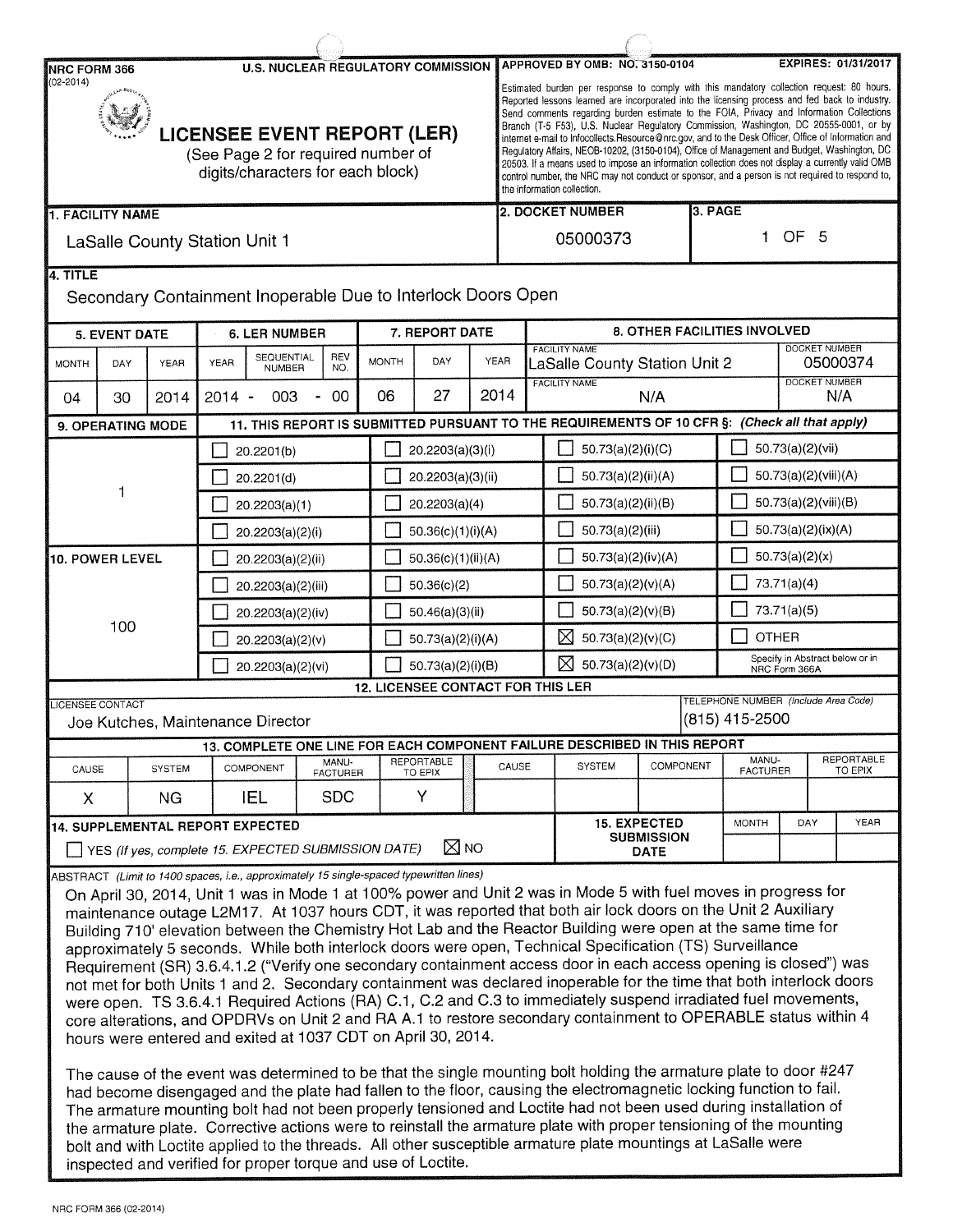| <b>INRC FORM 366A</b>                                                            | <b>U.S. NUCLEAR REGULATORY COMMISSION</b> |                                                                                                                                                                                                                                                                                                                                                                                                                                                                                                                                                                                                                                                                                                                                                                                                                                   | <b>APPROVED BY OMB: NO. 3150-0104</b> |            | <b>EXPIRES: 01/31/2017</b> |   |  |  |
|----------------------------------------------------------------------------------|-------------------------------------------|-----------------------------------------------------------------------------------------------------------------------------------------------------------------------------------------------------------------------------------------------------------------------------------------------------------------------------------------------------------------------------------------------------------------------------------------------------------------------------------------------------------------------------------------------------------------------------------------------------------------------------------------------------------------------------------------------------------------------------------------------------------------------------------------------------------------------------------|---------------------------------------|------------|----------------------------|---|--|--|
| $(02 - 2014)$<br><b>LICENSEE EVENT REPORT (LER)</b><br><b>CONTINUATION SHEET</b> |                                           | Estimated burden per response to comply with this mandatory collection request: 80 hours.<br>Reported lessons learned are incorporated into the licensing process and fed back to industry.<br>Send comments regarding burden estimate to the FOIA, Privacy and Information Collections<br>Branch (T-5 F53), U.S. Nuclear Regulatory Commission, Washington, DC 20555-0001, or by<br>internet e-mail to infocollects.Resource@nrc.gov, and to the Desk Officer, Office of Information<br>and Regulatory Affairs, NEOB-10202, (3150-0104), Office of Management and Budget  <br>Washington, DC 20503. If a means used to impose an information collection does not display a<br>currently valid OMB control number, the NRC may not conduct or sponsor, and a person is not<br>required to respond to, the information collection. |                                       |            |                            |   |  |  |
| <b>1. FACILITY NAME</b>                                                          | 2. DOCKET                                 |                                                                                                                                                                                                                                                                                                                                                                                                                                                                                                                                                                                                                                                                                                                                                                                                                                   | <b>6. LER NUMBER</b>                  |            | 3. PAGE                    |   |  |  |
|                                                                                  |                                           | <b>YEAR</b>                                                                                                                                                                                                                                                                                                                                                                                                                                                                                                                                                                                                                                                                                                                                                                                                                       | <b>SEQUENTIAL</b><br>NUMBER           | REV<br>NO. | OF<br>2                    | 5 |  |  |
| LaSalle County Station, Units 1 and 2                                            | 05000373                                  | 2014                                                                                                                                                                                                                                                                                                                                                                                                                                                                                                                                                                                                                                                                                                                                                                                                                              | 003                                   | 00         |                            |   |  |  |
| ENADDATIVE                                                                       |                                           |                                                                                                                                                                                                                                                                                                                                                                                                                                                                                                                                                                                                                                                                                                                                                                                                                                   |                                       |            |                            |   |  |  |

#### **NARRATIVE**

LaSalle County Station Units 1 and 2 are General Electric Company Boiling Water Reactors with 3546 Megawatts Rated Core Thermal Power.

# **A. CONDITION PRIOR TO EVENT:**

| Unit(s): $1/2$       | Event Date: April 30, 2014              | Event Time: 1037 CDT   |
|----------------------|-----------------------------------------|------------------------|
| Reactor Mode(s): 1/5 | Mode(s) Name: Power Operation/Refueling | Power Level: 100% / 0% |

# **B. DESCRIPTION OF EVENT:**

On April 30, 2014, Unit 1 was in Mode 1 at 100% power and Unit 2 was in Mode 5 with fuel moves in progress<br>for maintenance outage L2M17. At 1037 hours CDT, it was reported that both air lock doors on the Unit 2<br>Auxiliary B same time for approximately 5 seconds.

While both interlock doors were open, Technical Specification (TS) Surveillance Requirement (SR) 3.6.4.1.2 ("Verify one secondary containment access door in each access opening is closed") was not met for both Units 1 and 2. Secondary containment (CS) [NG] was declared inoperable for the time that both interlock doors were open. TS 3.6.4.1 Required Actions (RA) C.1, C.2 and C.3 to immediately suspend irradiated fuel movements, core alterations, and OPDRVs on Unit 2 and RA A.1 to restore secondary containment to OPERABLE status within 4 hours were entered and exited at 1037 CDT on April 30, 2014.

This occurrence is reportable under 10 CFR 50.73(a)(2)(v)(C) and (D) as an event or condition that could have release of radioactive material and to mitigate the consequences of an accident. An ENS report was made to<br>the NRC (EN# 50076) at 1636 CDT on April 30, 2014, pursuant to 10 CFR 50.72(b)(3)(v)(C) and (D).

An Engineering Evaluation was performed that determined that this event did not meet the NEI 99-02 definition of a Safety System Functional Failure (SSFF).

# **C. CAUSE OF EVENT:**

Investigation determined that the electromagnetic lock on air lock door #247 was not functioning. This lock had<br>been installed on February 3, 2014, as a modification to address recurrent problems in maintaining one<br>seconda when the other airlock door is open. The single mounting bolt holding the armature plate to door #247 had<br>become disengaged and the plate had fallen to the floor, causing the locking function to fail.

Further investigation determined that the armature mounting bolt had not been properly tensioned and Loctite had not been used during installation of the armature plate. This allowed the bolt to gradually work its way loose during normal usage of the door.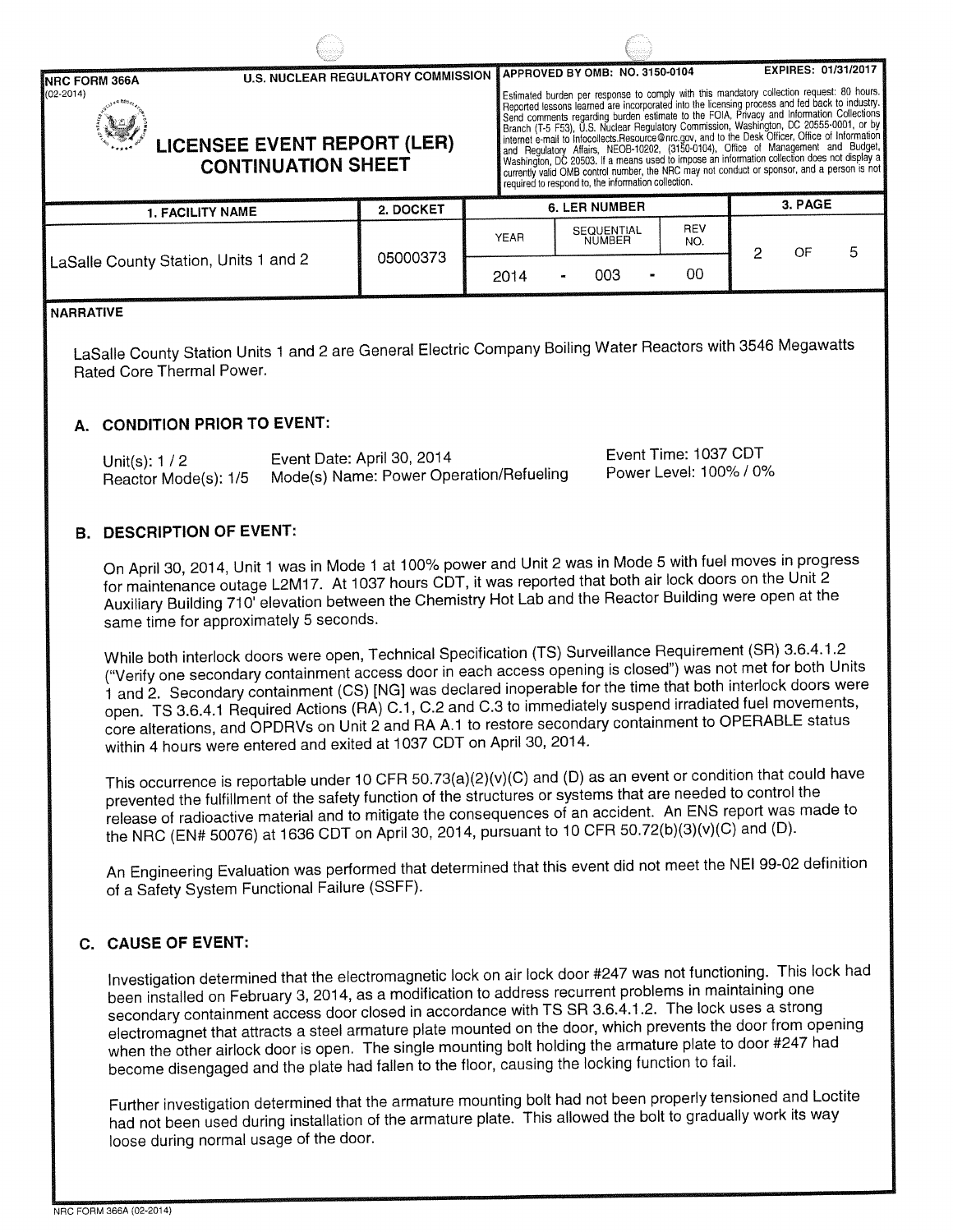| <b>U.S. NUCLEAR REGULATORY COMMISSION</b><br><b>INRC FORM 366A</b><br><b>LICENSEE EVENT REPORT (LER)</b><br>$(02 - 2014)$<br><b>CONTINUATION SHEET</b> |           |             |                             |                   |  |         |  |  |  |  |
|--------------------------------------------------------------------------------------------------------------------------------------------------------|-----------|-------------|-----------------------------|-------------------|--|---------|--|--|--|--|
| <b>1. FACILITY NAME</b>                                                                                                                                | 2. DOCKET |             |                             |                   |  | 3. PAGE |  |  |  |  |
|                                                                                                                                                        |           | <b>YEAR</b> | <b>SEQUENTIAL</b><br>NUMBER | <b>REV</b><br>NO. |  | OF      |  |  |  |  |
| LaSalle County Station, Units 1 and 2                                                                                                                  | 05000373  | 2014        | 003                         | 00                |  |         |  |  |  |  |

**NARRATIVE**

### D. SAFETY ANALYSIS:

The safety significance of this event was minimal. The Reactor Building-to-outside differential pressure remained negative throughout the period that the secondary containment was inoperable. The secondary containment was inoperable for approximately 5 seconds, which was significantly less than the four-hour Completion Time to restore the secondary containment to operable status allowed by TS 3.6.4.1 Required Action A.1.

The function of the secondary containment is to contain, dilute, and hold up fission products that may leak from the primary containment following a Design basis Accident (DBA). Engineering Evaluation (EC 396711) was performed to show that this event had no impact on the safety function associated with secondary containment.

The time that both doors were simultaneously opened was less than 10 seconds. This event did not result in the reactor enclosure differential pressure dropping below the design bases set point of -0.25 inches w.g. Both the inner and outer doors were promptly closed by station personnel, which ended the event. This event did not involve any kind of door or airlock malfunction or failure. Additionally, both the inner and outer doors were closed by normal expected means and were capable of remaining closed as designed.

Total calculated doses throughout the event at the Exclusion Area Boundary (EAB), Low Population Zone (LPZ), and Control Room (CR) are 10.4%, 1.1% and 85.4%, respectively, of the regulatory limits. For this evaluation, the total dose in this calculation is conservatively assumed to be released during the unfiltered 780 seconds time period prior to SBGT drawdown and filtration; this discounts the initial two minutes of the event, as no release has taken place. The dose was then evaluated during this time period as a proportion, based on door opening time, to evaluate an anticipated release through the opened secondary containment doors.

During the DBA LOCA, should an event occur with both secondary containment doors open simultaneously for 30 seconds or less, this would result in a potential dose increase to the three zones (EAB, LPZ, and CR) of approximately 3.85%. The 3.85% decrease in total margin still maintains adequate overall margin to the regulatory limits at the three areas. The dose was conservatively assumed to be unfiltered and released during the entire 30 second event; therefore, the time of equalization will have no effect on the radiological conclusions.

EC 396711 also evaluated the pressure impact on the secondary containment and the ability of the SBGT system to achieve the TS required negative pressure. The results of the evaluation show SBGT would restore secondary containment pressure within 3 minutes, which is well below the 15 minute maximum drawdown time required by TS.

Based on the short duration of door opening (approximately 5 seconds), no material condition preventing door closure or maintaining the doors closed and attendance by knowledgeable personnel who closed the doors immediately, the secondary containment safety function was maintained.

### **E. CORRECTIVE** ACTIONS:

- The armature plate was reinstalled with proper torque and the use of Loctite.
- The five other doors with the same armature plate installation were inspected for tightness, and Loctite was applied to the mounting bolt threads.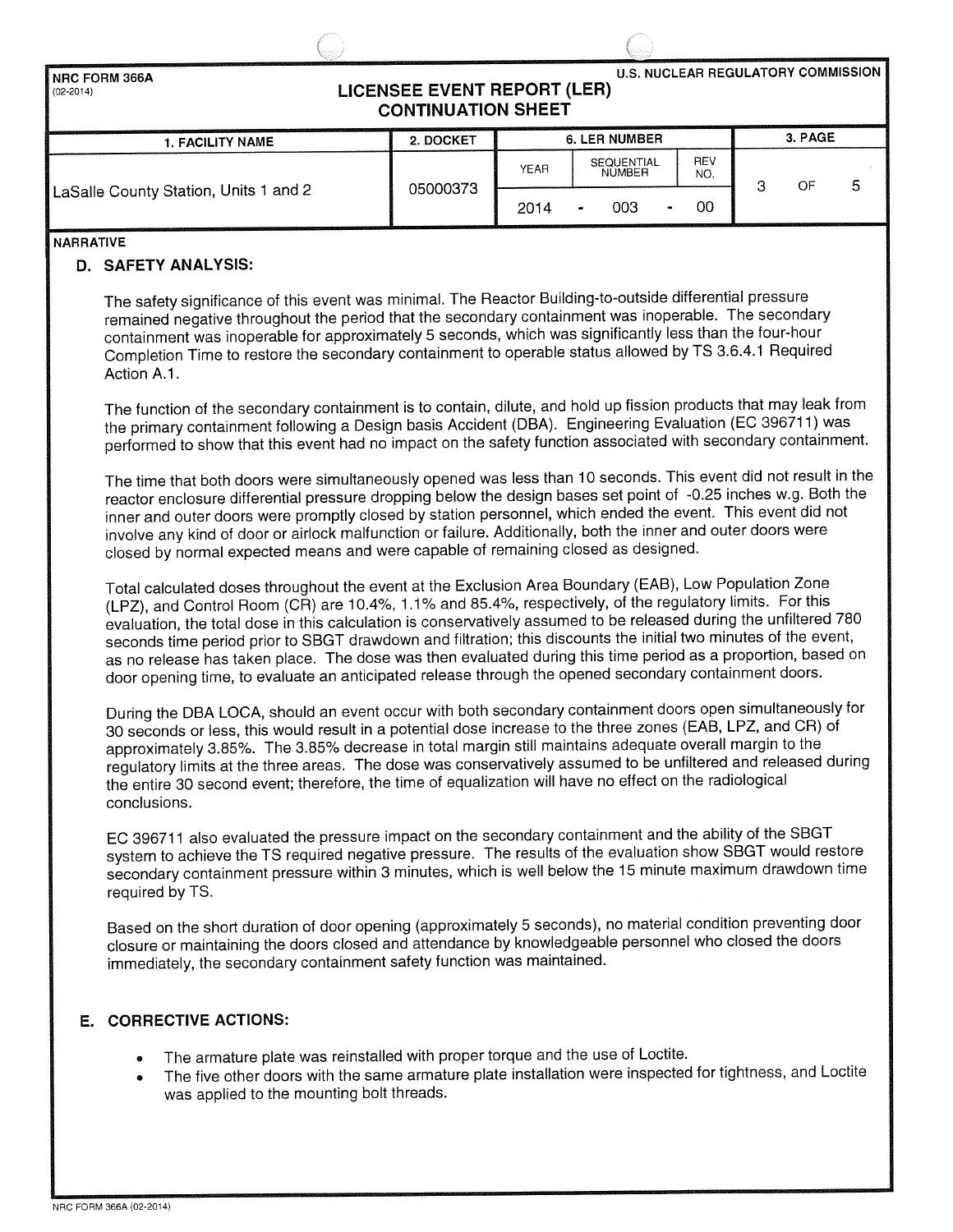

**NARRATIVE**

### **F. PREVIOUS OCCURRENCES:**

#### LER 2014-001-00

On February 18, 2014, Unit 1 was in Mode 5 with fuel moves in progress during refueling outage L1 R15, and Unit 2 was in Mode 1 at 100% power. At 1820 hours CST, it was reported that both air-lock doors of the Unit 2 Reactor Building 710' elevation between the Unit 2 diesel generator corridor and the Unit 2 Reactor Building were open at the same time for approximately 3 seconds. While both interlock doors were open, TS SR 3.6.4.1.2 ("Verify one secondary containment access door in each access opening is closed") was not met. Secondary containment was declared inoperable for the time that both interlock doors were open. TS 3.6.4.1 Required Action (RA) C.1 to suspend fuel movements on Unit 1 and RA A.1 to restore secondary containment to OPERABLE status within 4 hours were entered and exited at 1820 CST on February 18, 2014.

The cause of the event was degradation of the door closure mechanism and door frame seal. A contributing cause was a less than robust design of the door interlock assembly. Corrective actions from the previous occurrences to identify, procure and install a more robust interlock assembly design were still in progress at the time of the event. Additional corrective actions included creating a periodic preventative maintenance task to inspect, tighten, and replace fasteners as necessary.

#### LER 2013-007-01

On October 22, 2013, both Units 1 and 2 were in Mode 1 at 100% power. At 1129 hours CDT, it was reported that both air lock doors on the Unit 1 Reactor Building 710' elevation between the Chemistry Hot Lab and the Reactor Building were open at the same time for approximately 10 seconds. While both interlock doors were open, TS SR 3.6.4.1.2 ("Verify one secondary containment access door in each access opening is closed") was not met. Secondary containment was declared INOPERABLE for the time that both interlock doors were open. TS 3.6.4.1 Required Action A.1 for both Units 1 and 2 to restore secondary containment to OPERABLE status within 4 hours was entered and exited at 1129 CDT on October 22, 2013.

The cause of the event was a less than robust design of the door interlock assembly. Troubleshooting found<br>that the mounting fasteners that secure the entire locking assembly to the frame of door # 226 (Reactor Building side of the interlock) were loose, which prevented the electro-mechanical solenoid operated bolt from properly aligning with the door-mounted catch. This misalignment prevented the bolt from entering the catch on door # 226 when door # 225 (Chemistry Hot Lab side) was opened. This malfunction resulted in the capability to open both interlock doors at the same time, and was similar to a previous occurrence on February 28, 2013.

#### LER 2013-001-02

On February 28, 2013, Unit 1 was in Mode 1 at 100% power and Unit 2 was in Mode 5 for refueling outage L2R1 4. At 0400 hours CST, it was reported that both air lock doors on the Unit 1 Reactor Building 710' elevation between the Chemistry Hot Lab and the Reactor Building were open at the same time for approximately 10 seconds. While both interlock doors were open, TS SR 3.6.4.1.2 ("Verify one secondary containment access door in each access opening is closed") was not met for Unit 1. Secondary containment was declared INOPERABLE for the time that both interlock doors were open. TS 3.6.4.1 Required Action A.1 to restore secondary containment to OPERABLE status within 4 hours was entered and exited for Unit 1 at 0400 CST on February 28, 2013.

The cause of the event was determined to be a less than robust design of the door interlock assembly. Troubleshooting found that the mounting fasteners that secure the entire locking assembly to the frame of door # 226 (Reactor Building side of the interlock) were loose, which prevented the electro-mechanical solenoid